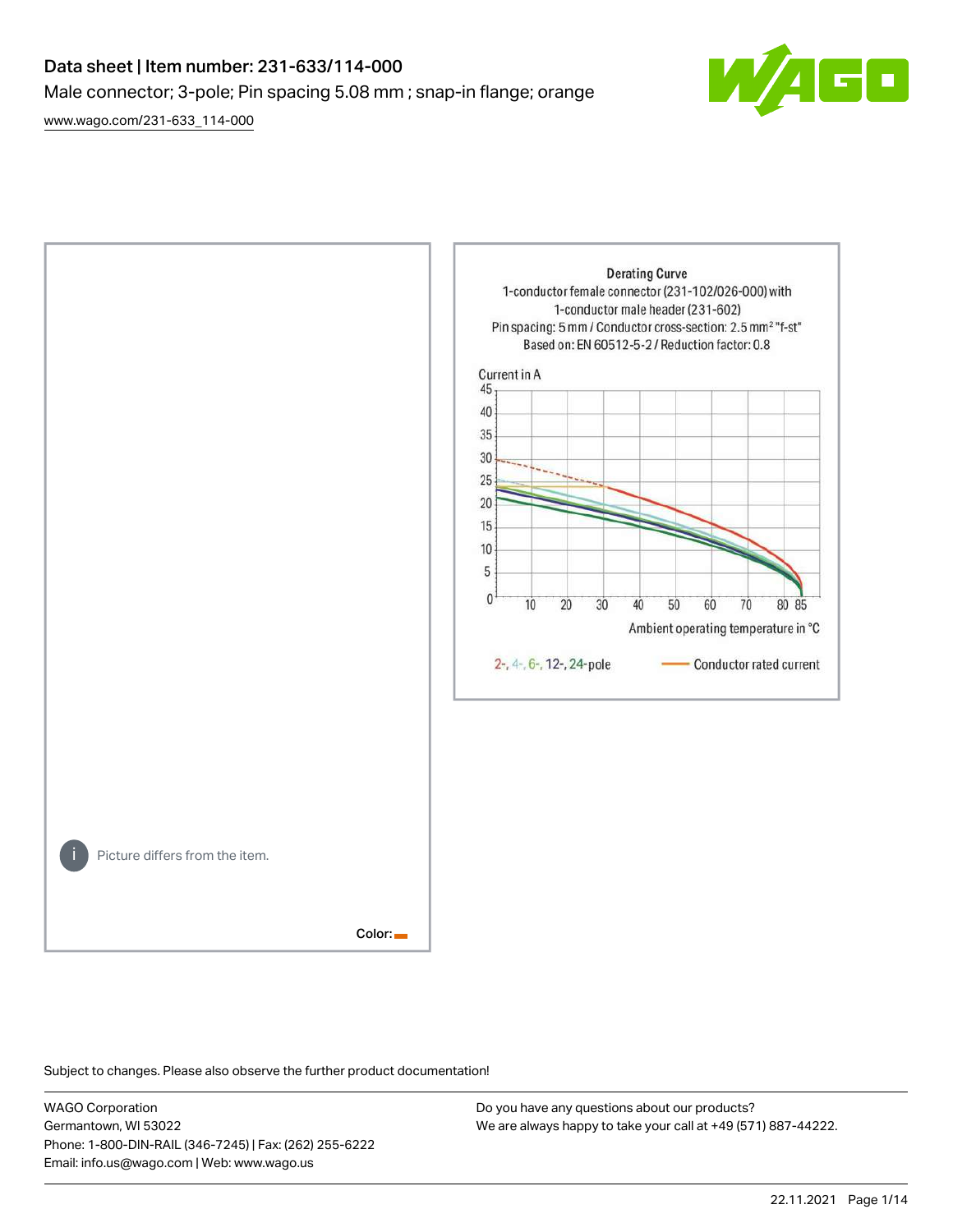

Dimensions in mm

 $L =$  (pole no. x pin spacing) + 3.2 mm

 $L_3 = L - 0.2$  mm

 $L_4 = L_3 + 15.2$  mm

 $L_5 = L_3 + 18$  mm

 $L_A = L_3 + 12.6$  mm

 $L_B = L_3 + 13.2$  mm

Subject to changes. Please also observe the further product documentation!

WAGO Corporation Germantown, WI 53022 Phone: 1-800-DIN-RAIL (346-7245) | Fax: (262) 255-6222 Email: info.us@wago.com | Web: www.wago.us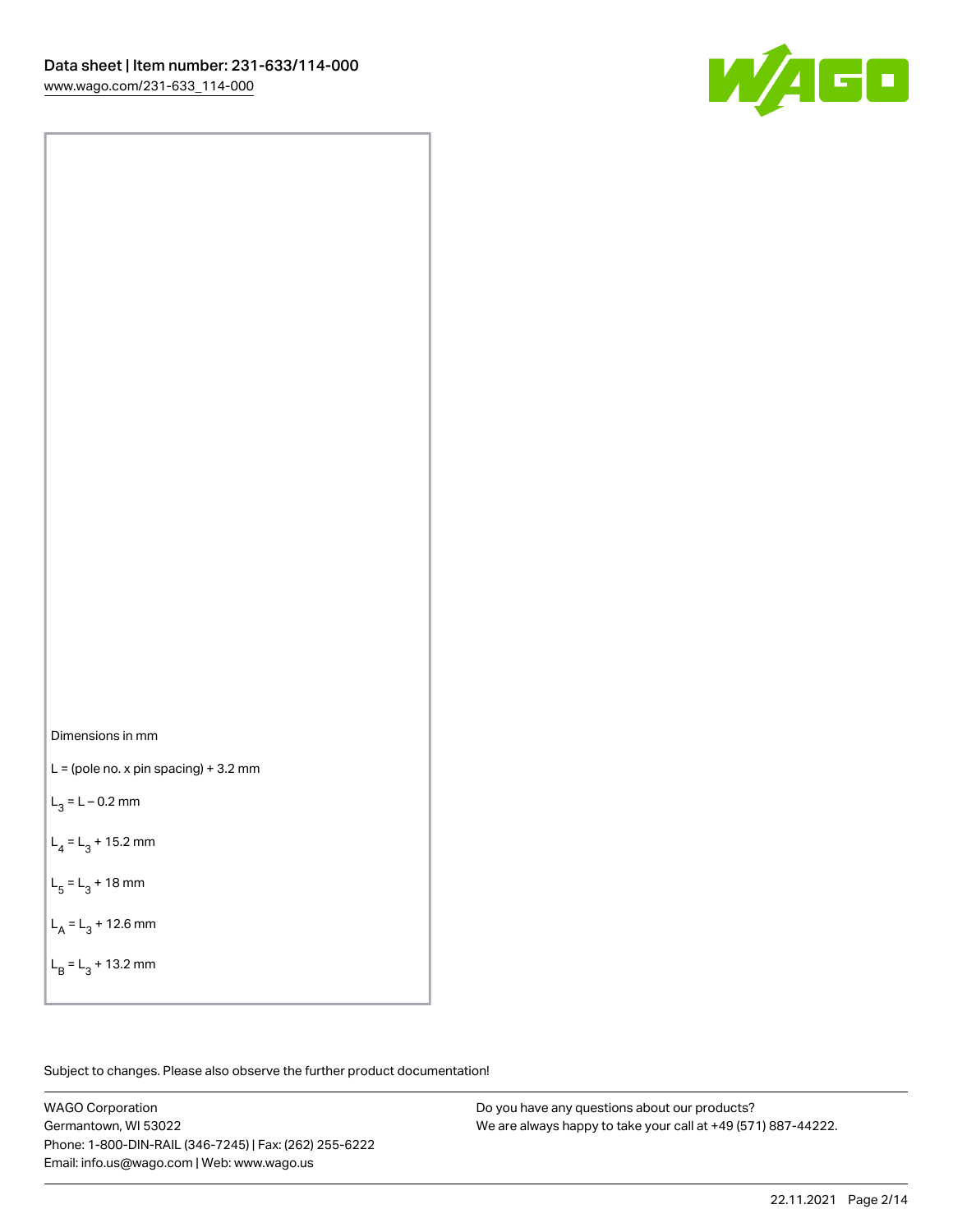#### Item description

- $\blacksquare$ Universal connection for all conductor types
- $\blacksquare$ Easy cable pre-assembly and on-unit wiring via vertical and horizontal CAGE CLAMP<sup>®</sup> actuation
- $\blacksquare$ For wire-to-wire and board-to-wire connections
- $\blacksquare$ Versions available with snap-in mounting feet or flanges for panel or through-panel mounting
- $\blacksquare$ With coding fingers

## Data Notes

| Safety information 1 | The <i>MCS – MULTI CONNECTION SYSTEM</i> includes connectors<br>without breaking capacity in accordance with DIN EN 61984. When<br>used as intended, these connectors must not be connected<br>/disconnected when live or under load. The circuit design should<br>ensure header pins, which can be touched, are not live when<br>unmated. |
|----------------------|--------------------------------------------------------------------------------------------------------------------------------------------------------------------------------------------------------------------------------------------------------------------------------------------------------------------------------------------|
| Variants:            | Other pole numbers<br>Gold-plated or partially gold-plated contact surfaces<br>Other versions (or variants) can be requested from WAGO Sales or<br>configured at https://configurator.wago.com/                                                                                                                                            |

#### Electrical data

#### IEC Approvals

| Ratings per                 | IEC/EN 60664-1                                                        |
|-----------------------------|-----------------------------------------------------------------------|
| Rated voltage (III / 3)     | 320 V                                                                 |
| Rated surge voltage (III/3) | 4 <sub>k</sub> V                                                      |
| Rated voltage (III/2)       | 320 V                                                                 |
| Rated surge voltage (III/2) | 4 <sub>k</sub> V                                                      |
| Nominal voltage (II/2)      | 630 V                                                                 |
| Rated surge voltage (II/2)  | 4 <sub>kV</sub>                                                       |
| Rated current               | 12A                                                                   |
| Legend (ratings)            | $(III / 2)$ $\triangle$ Overvoltage category III / Pollution degree 2 |

#### UL Approvals

| Approvals per                  | UL 1059 |
|--------------------------------|---------|
| Rated voltage UL (Use Group B) | 300 V   |
| Rated current UL (Use Group B) | 15 A    |
| Rated voltage UL (Use Group D) | 300 V   |

Subject to changes. Please also observe the further product documentation!

| WAGO Corporation                                       | Do you have any questions about our products?                 |
|--------------------------------------------------------|---------------------------------------------------------------|
| Germantown, WI 53022                                   | We are always happy to take your call at +49 (571) 887-44222. |
| Phone: 1-800-DIN-RAIL (346-7245)   Fax: (262) 255-6222 |                                                               |
| Email: info.us@wago.com   Web: www.wago.us             |                                                               |

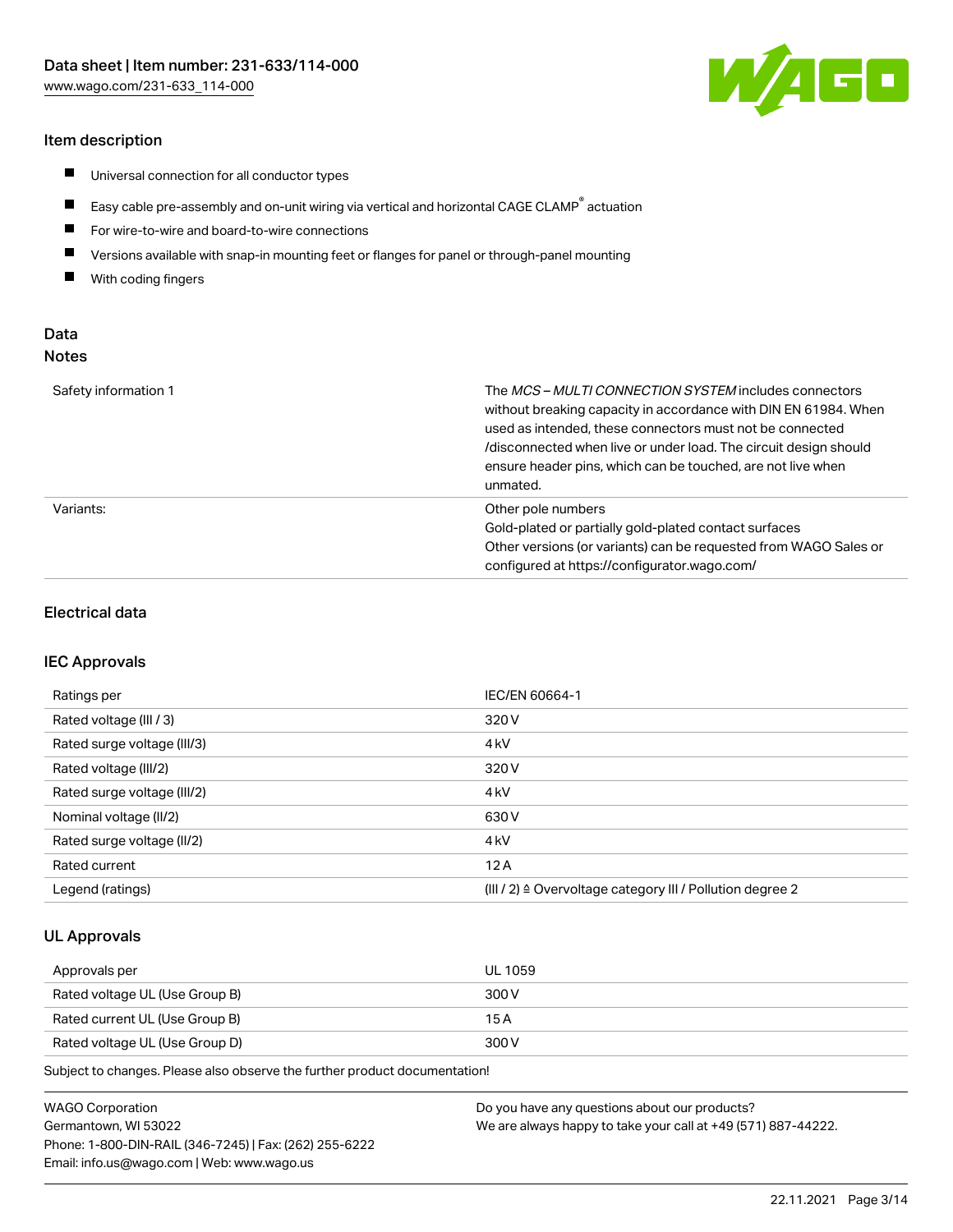

| Rated current UL (Use Group D) | 10 A |
|--------------------------------|------|
|--------------------------------|------|

## Ratings per UL

| Rated voltage UL 1977 | 600 V |
|-----------------------|-------|
| Rated current UL 1977 |       |

#### CSA Approvals

| Approvals per                   | CSA   |
|---------------------------------|-------|
| Rated voltage CSA (Use Group B) | 300 V |
| Rated current CSA (Use Group B) | 15 A  |
| Rated voltage CSA (Use Group D) | 300 V |
| Rated current CSA (Use Group D) | 10 A  |

#### Connection data

| Total number of connection points |  |
|-----------------------------------|--|
| Total number of potentials        |  |
| Number of connection types        |  |
| Number of levels                  |  |

#### Connection 1

#### Connection technology CAGE CLAMP®

|                                                   | CAGE CLAMP                             |
|---------------------------------------------------|----------------------------------------|
| Actuation type                                    | Operating tool                         |
| Solid conductor                                   | $0.082.5$ mm <sup>2</sup> / 28  12 AWG |
| Fine-stranded conductor                           | $0.082.5$ mm <sup>2</sup> / 28  12 AWG |
| Fine-stranded conductor; with insulated ferrule   | $0.251.5$ mm <sup>2</sup>              |
| Fine-stranded conductor; with uninsulated ferrule | $0.252.5$ mm <sup>2</sup>              |
| Strip length                                      | $89$ mm / 0.31  0.35 inch              |
| Number of poles                                   | 3                                      |
| Conductor entry direction to mating direction     | 0°                                     |

## Physical data

| Pin spacing | 5.08 mm / 0.2 inch    |
|-------------|-----------------------|
| Width       | 36.24 mm / 1.427 inch |
| Height      | 17.5 mm / 0.689 inch  |
| Depth       | 27.5 mm / 1.083 inch  |

Subject to changes. Please also observe the further product documentation! Mechanical data

| <b>WAGO Corporation</b>                                | Do you have any questions about our products?                 |
|--------------------------------------------------------|---------------------------------------------------------------|
| Germantown, WI 53022                                   | We are always happy to take your call at +49 (571) 887-44222. |
| Phone: 1-800-DIN-RAIL (346-7245)   Fax: (262) 255-6222 |                                                               |
| Email: info.us@wago.com   Web: www.wago.us             |                                                               |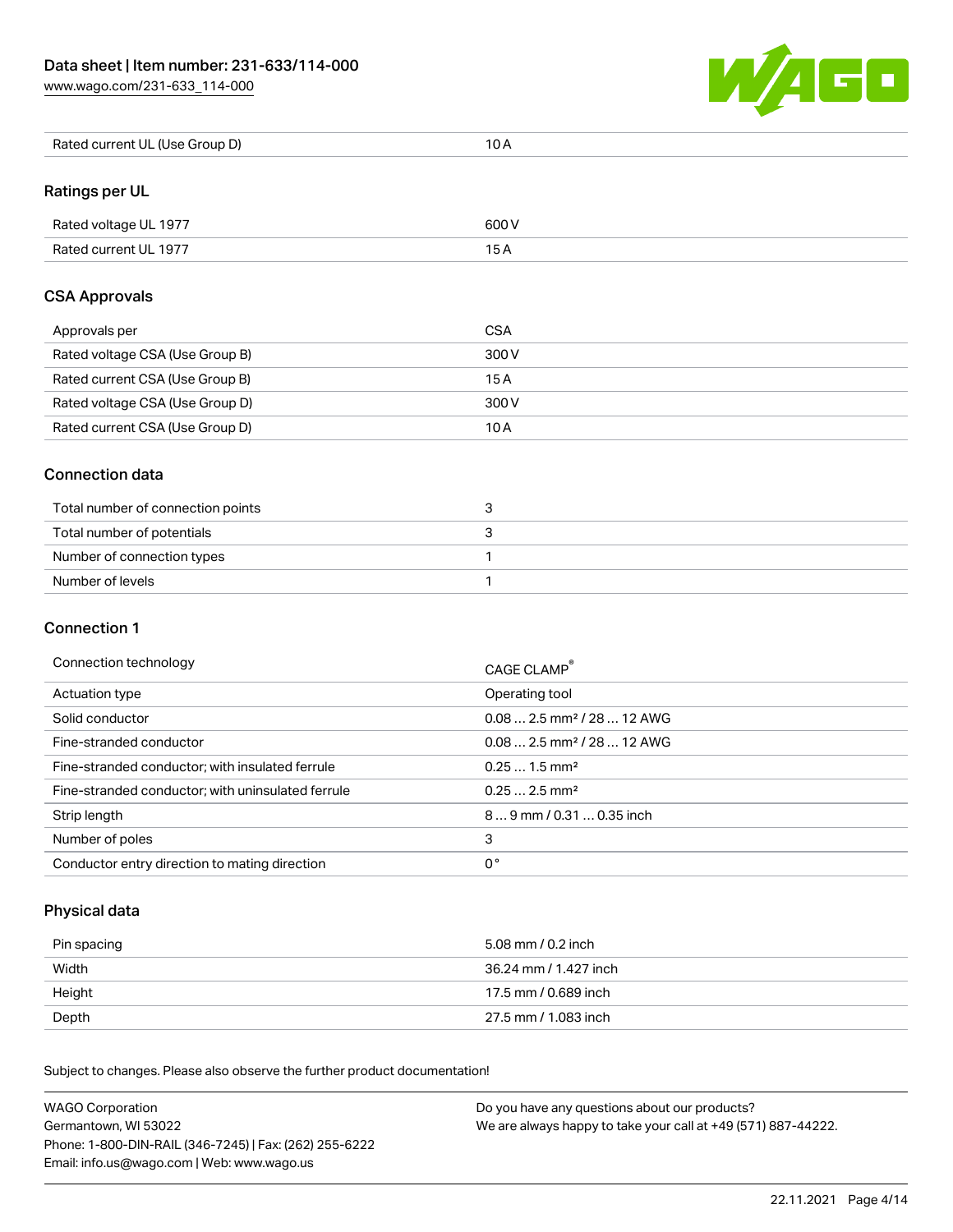

## Mechanical data

| Housing sheet thickness | $0.5$ 2.5 mm / 0.02  0.098 inch |
|-------------------------|---------------------------------|
| Mounting type           | Snap-in                         |
| Mounting type           | Feed-through mounting           |

#### Plug-in connection

| Contact type (pluggable connector) | Male connector/plug |
|------------------------------------|---------------------|
| Connector (connection type)        | for conductor       |
| Mismating protection               | No.                 |
| Locking of plug-in connection      | Without             |

#### Material data

| Color                       | orange                                |
|-----------------------------|---------------------------------------|
| Material group              |                                       |
| Insulation material         | Polyamide (PA66)                      |
| Flammability class per UL94 | V <sub>0</sub>                        |
| Clamping spring material    | Chrome nickel spring steel (CrNi)     |
| Contact material            | Electrolytic copper $(E_{\text{Cl}})$ |
| Contact plating             | tin-plated                            |
| Fire load                   | 0.148 MJ                              |
| Weight                      | 7g                                    |

### Environmental requirements

| Limit temperature range<br>the contract of the contract of the contract of the contract of the contract of the contract of the contract of | .+100 °C<br>-60 |  |
|--------------------------------------------------------------------------------------------------------------------------------------------|-----------------|--|
|--------------------------------------------------------------------------------------------------------------------------------------------|-----------------|--|

## Commercial data

| Product Group         | 3 (Multi Conn. System) |
|-----------------------|------------------------|
| PU (SPU)              | 50 Stück               |
| Packaging type        | box                    |
| Country of origin     | DE                     |
| <b>GTIN</b>           | 4050821279754          |
| Customs tariff number | 8536694040             |

## Approvals / Certificates

Country specific Approvals

**Certificate** 

Subject to changes. Please also observe the further product documentation!

WAGO Corporation Germantown, WI 53022 Phone: 1-800-DIN-RAIL (346-7245) | Fax: (262) 255-6222 Email: info.us@wago.com | Web: www.wago.us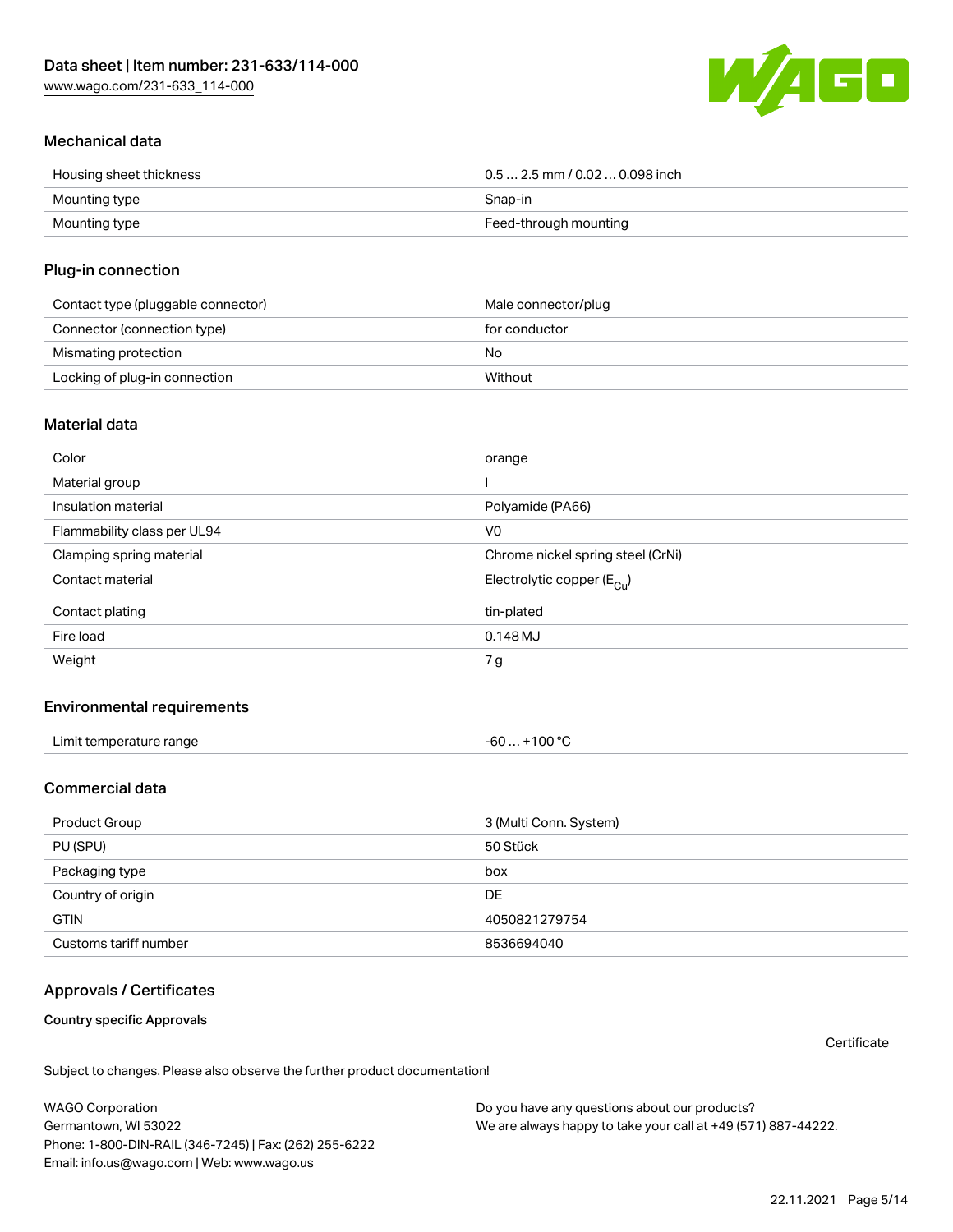## Data sheet | Item number: 231-633/114-000

[www.wago.com/231-633\\_114-000](http://www.wago.com/231-633_114-000)



| Logo | Approval                        | <b>Additional Approval Text</b> | name       |
|------|---------------------------------|---------------------------------|------------|
|      | <b>CB</b>                       | IEC 61984                       | NL-39756   |
|      | DEKRA Certification B.V.        |                                 |            |
|      | <b>CSA</b>                      | C <sub>22.2</sub>               | 1466354    |
|      | DEKRA Certification B.V.        |                                 |            |
|      | <b>KEMA/KEUR</b>                | EN 61984                        | 2190761.01 |
| EMA  | <b>DEKRA Certification B.V.</b> |                                 |            |

#### Ship Approvals

|      |                     |                          | Certificate |
|------|---------------------|--------------------------|-------------|
| Logo | Approval            | Additional Approval Text | name        |
|      | BV                  | IEC 60998                | 11915/D0    |
| 0    | Bureau Veritas S.A. |                          | BV          |

#### UL-Approvals

**BUREAU** 

|                            |                                             |                                 | Certificate |
|----------------------------|---------------------------------------------|---------------------------------|-------------|
| Logo                       | Approval                                    | <b>Additional Approval Text</b> | name        |
| $\boldsymbol{\mathcal{A}}$ | cURus<br>Underwriters Laboratories Inc.     | <b>UL 1059</b>                  | E45172      |
| J                          | <b>UR</b><br>Underwriters Laboratories Inc. | <b>UL 1977</b>                  | E45171      |

#### Counterpart

| ltem no.231-303/026-000                                                            |                              |
|------------------------------------------------------------------------------------|------------------------------|
| Female plug; 3-pole; 12 AWG max; pin spacing 5.08 mm; 1 conductor per pole; orange | www.wago.com/231-303/026-000 |

#### Optional accessories

Insulations stops

Insulation stop

Subject to changes. Please also observe the further product documentation!

WAGO Corporation Germantown, WI 53022 Phone: 1-800-DIN-RAIL (346-7245) | Fax: (262) 255-6222 Email: info.us@wago.com | Web: www.wago.us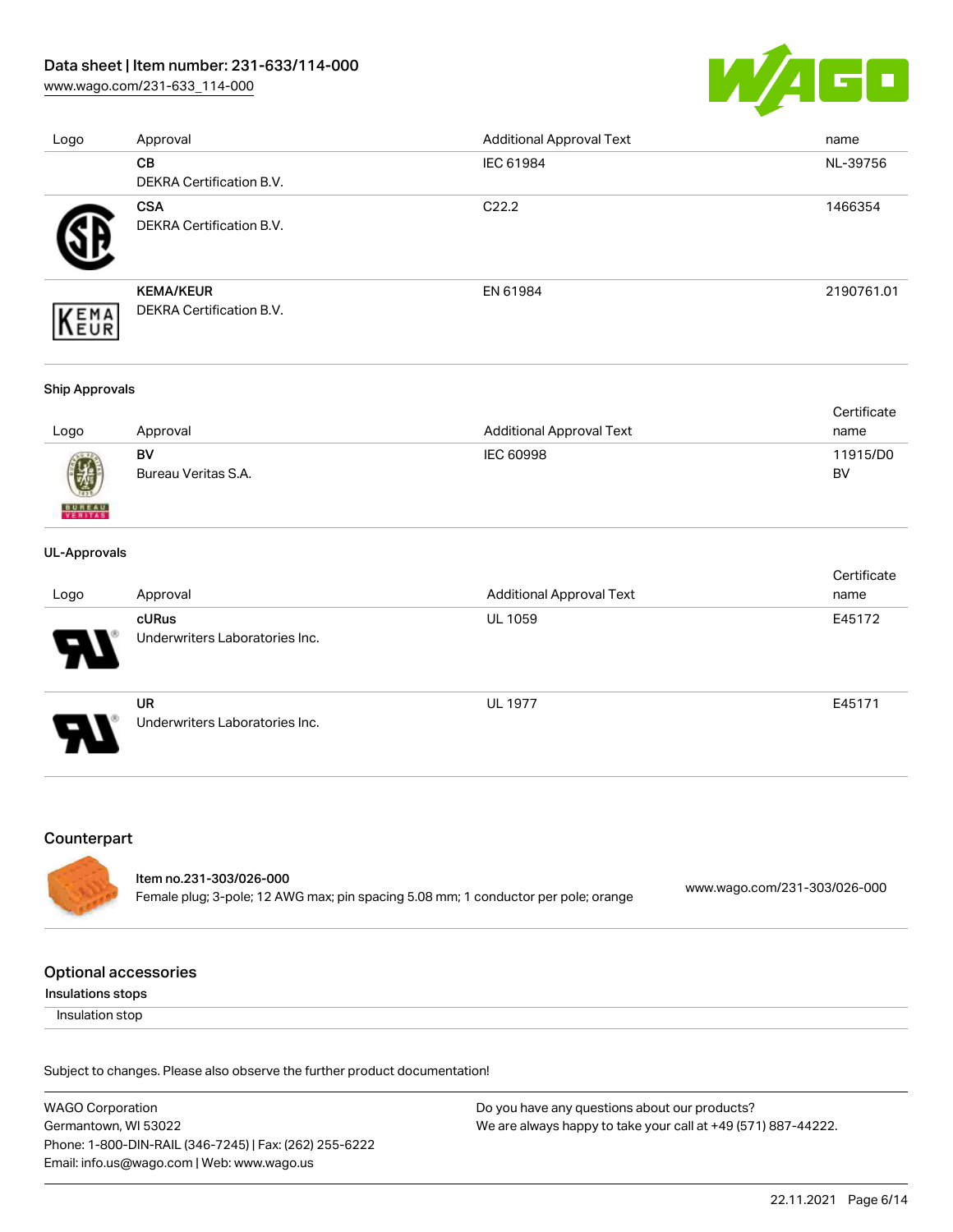# Data sheet | Item number: 231-633/114-000

[www.wago.com/231-633\\_114-000](http://www.wago.com/231-633_114-000)



| ici      | Item no.: 231-672<br>Insulation stop; 0.75 - 1 mm <sup>2</sup> ; dark gray                                              | www.wago.com/231-672 |
|----------|-------------------------------------------------------------------------------------------------------------------------|----------------------|
|          | Item no.: 231-670<br>Insulation stop; 0.08-0.2 mm <sup>2</sup> / 0.2 mm <sup>2</sup> "s"; white                         | www.wago.com/231-670 |
|          | Item no.: 231-671<br>Insulation stop; 0.25 - 0.5 mm <sup>2</sup> ; light gray                                           | www.wago.com/231-671 |
| Jumpers  |                                                                                                                         |                      |
| Jumper   |                                                                                                                         |                      |
|          | Item no.: 231-905<br>Jumper; for conductor entry; 5-way; insulated; gray                                                | www.wago.com/231-905 |
|          | Item no.: 231-903<br>Jumper; for conductor entry; 3-way; insulated; gray                                                | www.wago.com/231-903 |
|          | Item no.: 231-907<br>Jumper; for conductor entry; 7-way; insulated; gray                                                | www.wago.com/231-907 |
|          | Item no.: 231-910<br>Jumper; for conductor entry; 10-way; insulated; gray                                               | www.wago.com/231-910 |
|          | Item no.: 231-902<br>Jumper; for conductor entry; 2-way; insulated; gray                                                | www.wago.com/231-902 |
| Ferrules |                                                                                                                         |                      |
| Ferrule  |                                                                                                                         |                      |
|          | Item no.: 216-101<br>Ferrule; Sleeve for 0.5 mm <sup>2</sup> / AWG 22; uninsulated; electro-tin plated; silver-colored  | www.wago.com/216-101 |
|          | Item no.: 216-104<br>Ferrule; Sleeve for 1.5 mm <sup>2</sup> / AWG 16; uninsulated; electro-tin plated; silver-colored  | www.wago.com/216-104 |
|          | Item no.: 216-106<br>Ferrule; Sleeve for 2.5 mm <sup>2</sup> / AWG 14; uninsulated; electro-tin plated; silver-colored  | www.wago.com/216-106 |
|          | Item no.: 216-102<br>Ferrule; Sleeve for 0.75 mm <sup>2</sup> / AWG 20; uninsulated; electro-tin plated; silver-colored | www.wago.com/216-102 |
|          | Item no.: 216-103<br>Ferrule; Sleeve for 1 mm <sup>2</sup> / AWG 18; uninsulated; electro-tin plated                    | www.wago.com/216-103 |
|          | Item no.: 216-123<br>Ferrule; Sleeve for 1 mm <sup>2</sup> / AWG 18; uninsulated; electro-tin plated; silver-colored    | www.wago.com/216-123 |
|          | Item no.: 216-122                                                                                                       |                      |

WAGO Corporation Germantown, WI 53022 Phone: 1-800-DIN-RAIL (346-7245) | Fax: (262) 255-6222 Email: info.us@wago.com | Web: www.wago.us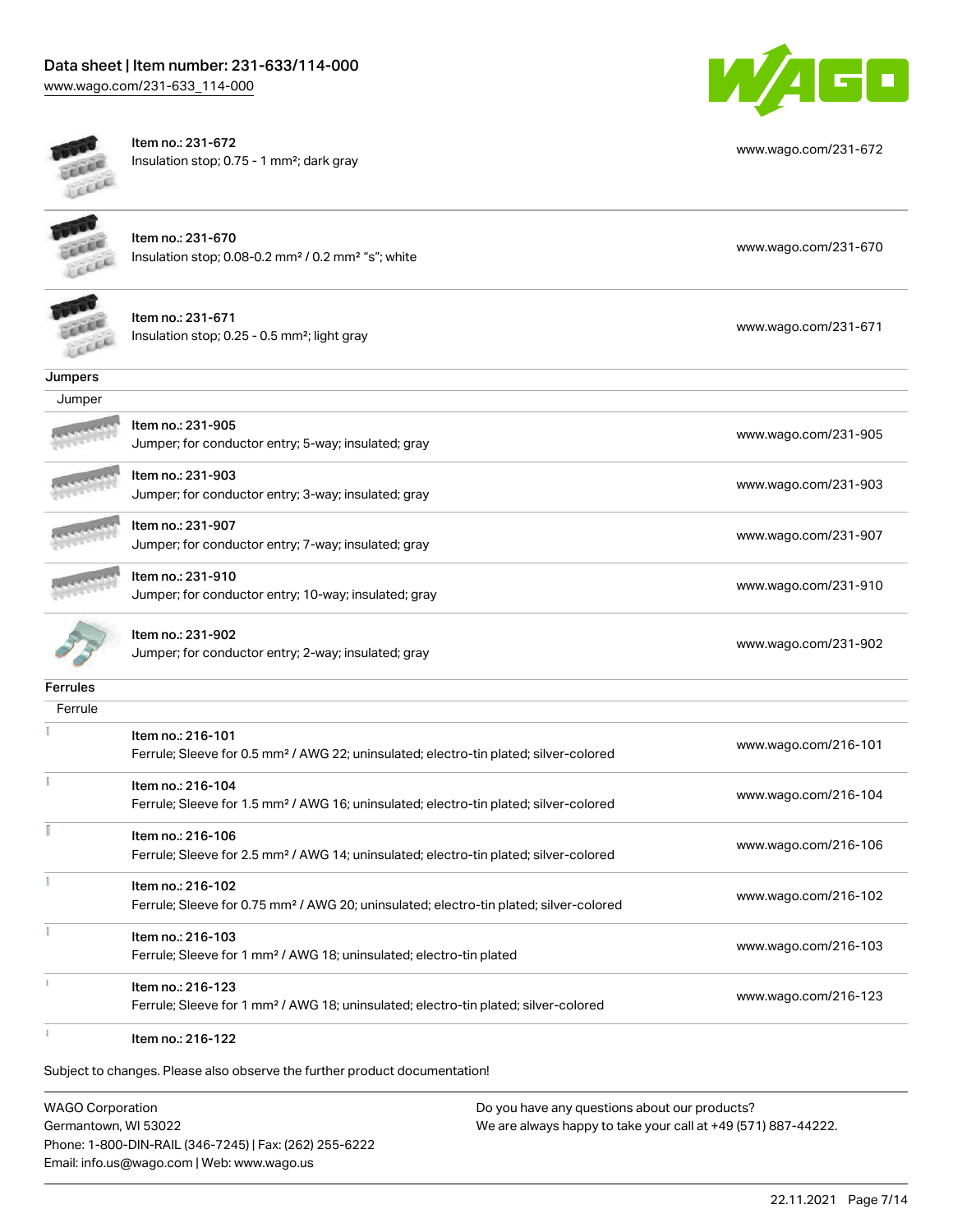Phone: 1-800-DIN-RAIL (346-7245) | Fax: (262) 255-6222

Email: info.us@wago.com | Web: www.wago.us



Ferrule; Sleeve for 0.75 mm² / AWG 20; uninsulated; electro-tin plated; silver-colored [www.wago.com/216-122](http://www.wago.com/216-122)

|                                                 | Item no.: 216-124<br>Ferrule; Sleeve for 1.5 mm <sup>2</sup> / AWG 16; uninsulated; electro-tin plated                                                                                            |                                                                                                                | www.wago.com/216-124 |
|-------------------------------------------------|---------------------------------------------------------------------------------------------------------------------------------------------------------------------------------------------------|----------------------------------------------------------------------------------------------------------------|----------------------|
|                                                 | Item no.: 216-142<br>Ferrule; Sleeve for 0.75 mm <sup>2</sup> / 18 AWG; uninsulated; electro-tin plated; electrolytic copper; gastight<br>crimped; acc. to DIN 46228, Part 1/08.92                |                                                                                                                | www.wago.com/216-142 |
|                                                 | Item no.: 216-132<br>Ferrule; Sleeve for 0.34 mm <sup>2</sup> / AWG 24; uninsulated; electro-tin plated                                                                                           |                                                                                                                | www.wago.com/216-132 |
|                                                 | Item no.: 216-121<br>Ferrule; Sleeve for 0.5 mm <sup>2</sup> / AWG 22; uninsulated; electro-tin plated; silver-colored                                                                            |                                                                                                                | www.wago.com/216-121 |
|                                                 | Item no.: 216-143<br>Ferrule; Sleeve for 1 mm <sup>2</sup> / AWG 18; uninsulated; electro-tin plated; electrolytic copper; gastight<br>crimped; acc. to DIN 46228, Part 1/08.92                   |                                                                                                                | www.wago.com/216-143 |
|                                                 | Item no.: 216-131<br>Ferrule; Sleeve for 0.25 mm <sup>2</sup> / AWG 24; uninsulated; electro-tin plated; silver-colored                                                                           |                                                                                                                | www.wago.com/216-131 |
|                                                 | Item no.: 216-141<br>Ferrule; Sleeve for 0.5 mm <sup>2</sup> / 20 AWG; uninsulated; electro-tin plated; electrolytic copper; gastight<br>crimped; acc. to DIN 46228, Part 1/08.92                 |                                                                                                                | www.wago.com/216-141 |
|                                                 | Item no.: 216-152<br>Ferrule; Sleeve for 0.34 mm <sup>2</sup> / AWG 24; uninsulated; electro-tin plated                                                                                           |                                                                                                                | www.wago.com/216-152 |
|                                                 | Item no.: 216-203<br>Ferrule; Sleeve for 1 mm <sup>2</sup> / AWG 18; insulated; electro-tin plated; red                                                                                           |                                                                                                                | www.wago.com/216-203 |
|                                                 | Item no.: 216-202<br>Ferrule; Sleeve for 0.75 mm <sup>2</sup> / 18 AWG; insulated; electro-tin plated; gray                                                                                       |                                                                                                                | www.wago.com/216-202 |
|                                                 | Item no.: 216-151<br>Ferrule; Sleeve for 0.25 mm <sup>2</sup> / AWG 24; uninsulated; electro-tin plated                                                                                           |                                                                                                                | www.wago.com/216-151 |
| ٨                                               | Item no.: 216-204<br>Ferrule; Sleeve for 1.5 mm <sup>2</sup> / AWG 16; insulated; electro-tin plated; black                                                                                       |                                                                                                                | www.wago.com/216-204 |
|                                                 | Item no.: 216-144<br>Ferrule; Sleeve for 1.5 mm <sup>2</sup> / AWG 16; uninsulated; electro-tin plated; electrolytic copper; gastight<br>crimped; acc. to DIN 46228, Part 1/08.92; silver-colored |                                                                                                                | www.wago.com/216-144 |
|                                                 | Item no.: 216-201<br>Ferrule; Sleeve for 0.5 mm <sup>2</sup> / 20 AWG; insulated; electro-tin plated; white                                                                                       |                                                                                                                | www.wago.com/216-201 |
|                                                 | Item no.: 216-223<br>Ferrule; Sleeve for 1 mm <sup>2</sup> / AWG 18; insulated; electro-tin plated; red                                                                                           |                                                                                                                | www.wago.com/216-223 |
|                                                 | Item no.: 216-241<br>Ferrule; Sleeve for 0.5 mm <sup>2</sup> / 20 AWG; insulated; electro-tin plated; electrolytic copper; gastight<br>crimped; acc. to DIN 46228, Part 4/09.90; white            |                                                                                                                | www.wago.com/216-241 |
|                                                 | Item no.: 216-242<br>Ferrule; Sleeve for 0.75 mm <sup>2</sup> / 18 AWG; insulated; electro-tin plated; electrolytic copper; gastight                                                              |                                                                                                                | www.wago.com/216-242 |
|                                                 | Subject to changes. Please also observe the further product documentation!                                                                                                                        |                                                                                                                |                      |
| <b>WAGO Corporation</b><br>Germantown, WI 53022 |                                                                                                                                                                                                   | Do you have any questions about our products?<br>We are always happy to take your call at +49 (571) 887-44222. |                      |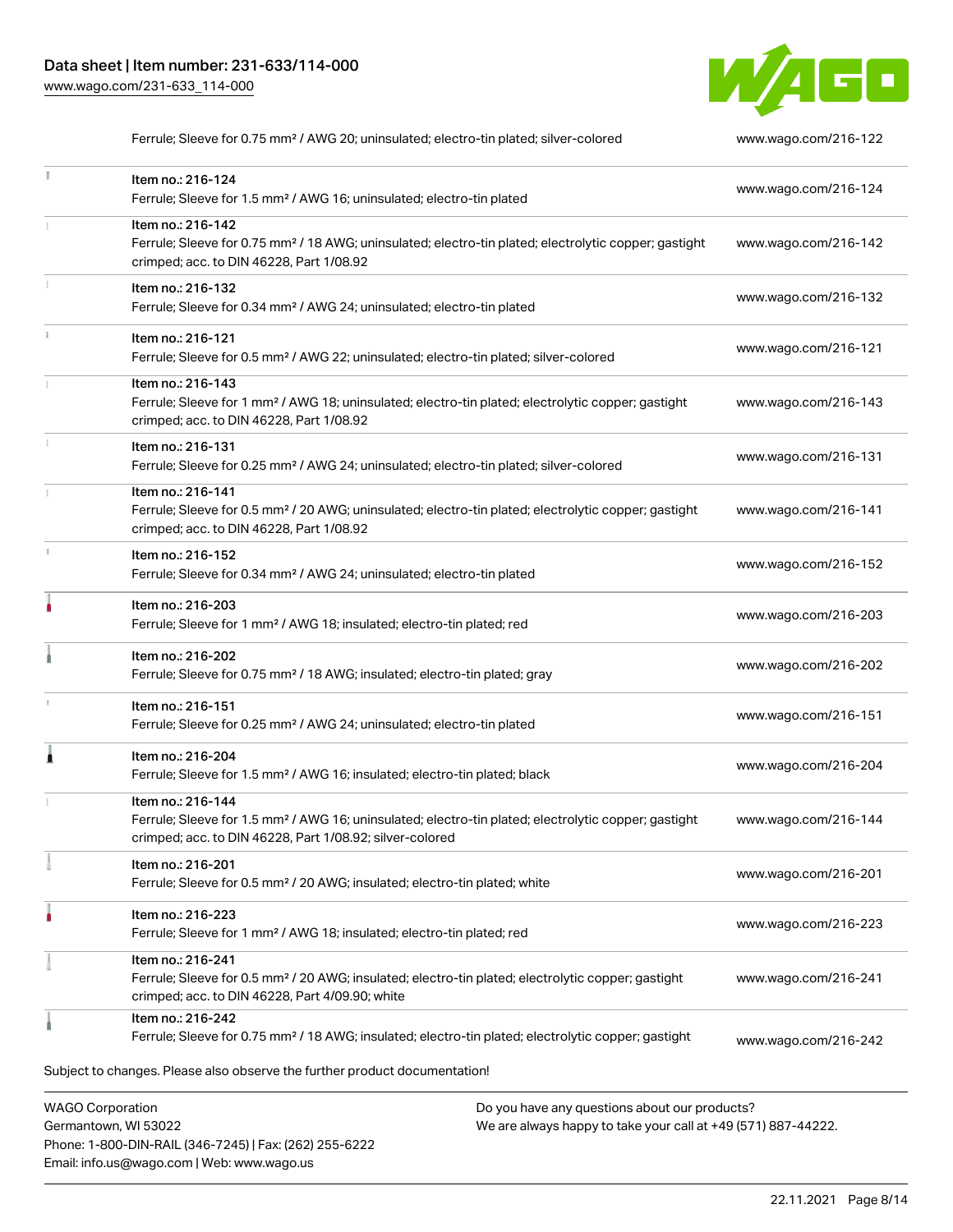

crimped; acc. to DIN 46228, Part 4/09.90; gray

|                     | Item no.: 216-222<br>Ferrule; Sleeve for 0.75 mm <sup>2</sup> / 18 AWG; insulated; electro-tin plated; gray                                                                                             | www.wago.com/216-222             |
|---------------------|---------------------------------------------------------------------------------------------------------------------------------------------------------------------------------------------------------|----------------------------------|
|                     | Item no.: 216-221<br>Ferrule; Sleeve for 0.5 mm <sup>2</sup> / 20 AWG; insulated; electro-tin plated; white                                                                                             | www.wago.com/216-221             |
|                     | Item no.: 216-224<br>Ferrule; Sleeve for 1.5 mm <sup>2</sup> / AWG 16; insulated; electro-tin plated; black                                                                                             | www.wago.com/216-224             |
|                     | Item no.: 216-243<br>Ferrule; Sleeve for 1 mm <sup>2</sup> / AWG 18; insulated; electro-tin plated; electrolytic copper; gastight crimped; www.wago.com/216-243<br>acc. to DIN 46228, Part 4/09.90; red |                                  |
|                     | Item no.: 216-244<br>Ferrule; Sleeve for 1.5 mm <sup>2</sup> / AWG 16; insulated; electro-tin plated; electrolytic copper; gastight<br>crimped; acc. to DIN 46228, Part 4/09.90; black                  | www.wago.com/216-244             |
|                     | Item no.: 216-263<br>Ferrule; Sleeve for 1 mm <sup>2</sup> / AWG 18; insulated; electro-tin plated; electrolytic copper; gastight crimped; www.wago.com/216-263<br>acc. to DIN 46228, Part 4/09.90; red |                                  |
|                     | Item no.: 216-264<br>Ferrule; Sleeve for 1.5 mm <sup>2</sup> / AWG 16; insulated; electro-tin plated; electrolytic copper; gastight<br>crimped; acc. to DIN 46228, Part 4/09.90; black                  | www.wago.com/216-264             |
|                     | Item no.: 216-284<br>Ferrule; Sleeve for 1.5 mm <sup>2</sup> / AWG 16; insulated; electro-tin plated; electrolytic copper; gastight<br>crimped; acc. to DIN 46228, Part 4/09.90; black                  | www.wago.com/216-284             |
|                     | Item no.: 216-262<br>Ferrule; Sleeve for 0.75 mm <sup>2</sup> / 18 AWG; insulated; electro-tin plated; electrolytic copper; gastight<br>crimped; acc. to DIN 46228, Part 4/09.90; gray                  | www.wago.com/216-262             |
|                     | Item no.: 216-301<br>Ferrule; Sleeve for 0.25 mm <sup>2</sup> / AWG 24; insulated; electro-tin plated; yellow                                                                                           | www.wago.com/216-301             |
|                     | Item no.: 216-321<br>Ferrule; Sleeve for 0.25 mm <sup>2</sup> / AWG 24; insulated; electro-tin plated; yellow                                                                                           | www.wago.com/216-321             |
|                     | Item no.: 216-322<br>Ferrule; Sleeve for 0.34 mm <sup>2</sup> / 22 AWG; insulated; electro-tin plated; green                                                                                            | www.wago.com/216-322             |
|                     | Item no.: 216-302<br>Ferrule; Sleeve for 0.34 mm <sup>2</sup> / 22 AWG; insulated; electro-tin plated; light turquoise                                                                                  | www.wago.com/216-302             |
| Marking accessories |                                                                                                                                                                                                         |                                  |
| Marking strip       |                                                                                                                                                                                                         |                                  |
|                     | Item no.: 210-331/508-103<br>Marking strips; as a DIN A4 sheet; MARKED; 1-12 (200x); Height of marker strip: 2.3 mm/0.091 in; Strip<br>length 182 mm; Horizontal marking; Self-adhesive; white          | www.wago.com/210-331<br>/508-103 |
|                     | Item no.: 210-331/508-104<br>Marking strips; as a DIN A4 sheet; MARKED; 13-24 (200x); Height of marker strip: 2.3 mm/0.091 in; Strip<br>length 182 mm; Horizontal marking; Self-adhesive; white         | www.wago.com/210-331<br>/508-104 |

Subject to changes. Please also observe the further product documentation!

WAGO Corporation Germantown, WI 53022 Phone: 1-800-DIN-RAIL (346-7245) | Fax: (262) 255-6222 Email: info.us@wago.com | Web: www.wago.us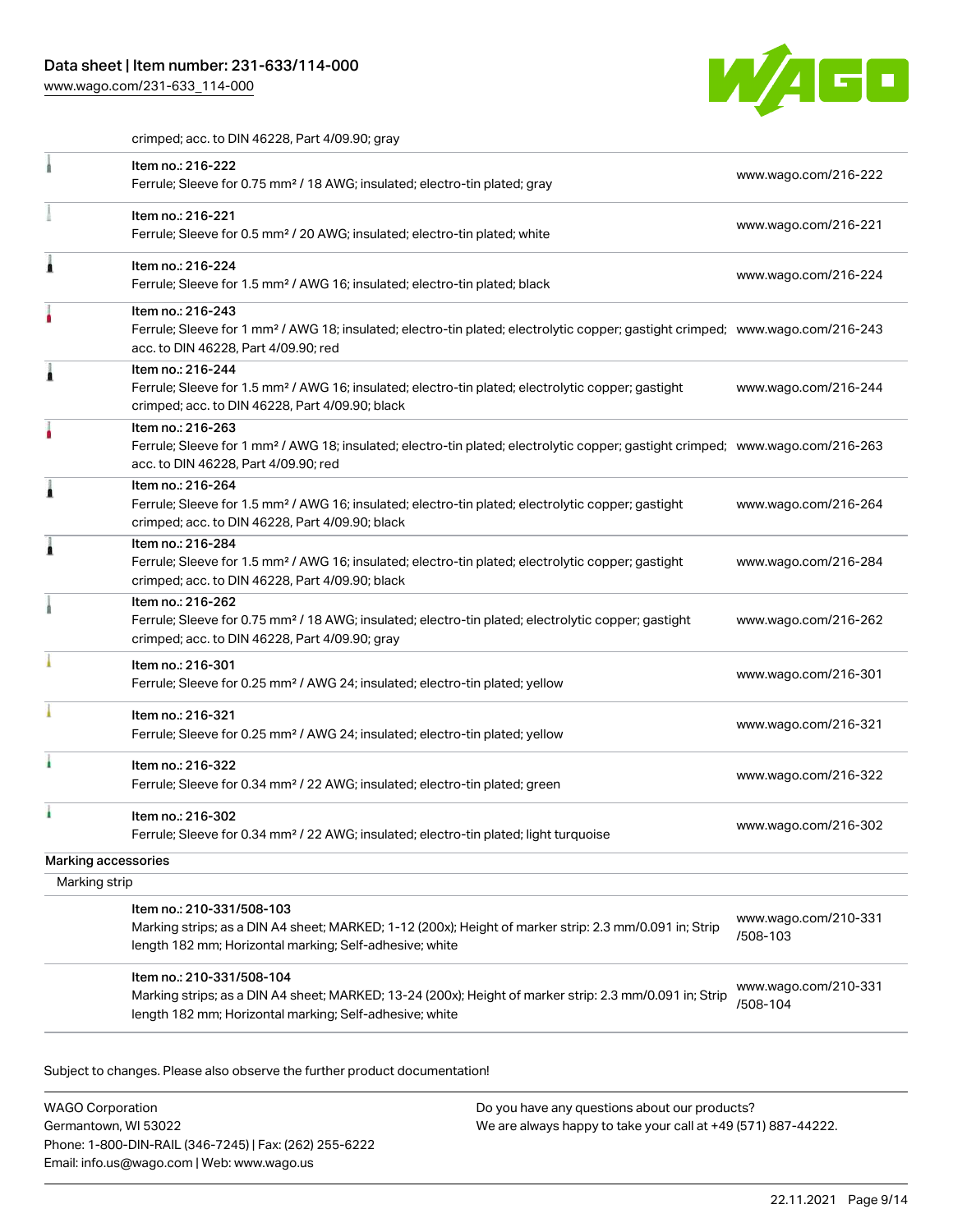Germantown, WI 53022

Phone: 1-800-DIN-RAIL (346-7245) | Fax: (262) 255-6222

Email: info.us@wago.com | Web: www.wago.us



| <b>WAGO Corporation</b> | Do you have any questions about our products?                                                                                                                                                |                                  |
|-------------------------|----------------------------------------------------------------------------------------------------------------------------------------------------------------------------------------------|----------------------------------|
|                         | Subject to changes. Please also observe the further product documentation!                                                                                                                   |                                  |
|                         | Item no.: 280-435<br>Operating tool; made of insulating material; 5-way; gray                                                                                                                | www.wago.com/280-435             |
|                         | Item no.: 280-440<br>Operating tool; made of insulating material; 10-way                                                                                                                     | www.wago.com/280-440             |
|                         | Item no.: 280-437<br>Operating tool; made of insulating material; 7-way                                                                                                                      | www.wago.com/280-437             |
|                         | ltem no.: 280-434<br>Operating tool; made of insulating material; 4-way                                                                                                                      | www.wago.com/280-434             |
|                         | Item no.: 280-432<br>Operating tool; made of insulating material; 2-way; white                                                                                                               | www.wago.com/280-432             |
|                         | Item no.: 231-291<br>Operating tool; made of insulating material; 1-way; loose; red                                                                                                          | www.wago.com/231-291             |
|                         | Item no.: 231-131<br>Operating tool; made of insulating material; 1-way; loose; white                                                                                                        | www.wago.com/231-131             |
|                         | Item no.: 210-720<br>Operating tool; Blade: 3.5 x 0.5 mm; with a partially insulated shaft; multicoloured                                                                                    | www.wago.com/210-720             |
|                         | Item no.: 210-657<br>Operating tool; Blade: 3.5 x 0.5 mm; with a partially insulated shaft; short; multicoloured                                                                             | www.wago.com/210-657             |
|                         | Item no.: 209-132<br>Operating tool; for connecting comb-style jumper bar; 2-way; of insulating material                                                                                     | www.wago.com/209-132             |
|                         | Item no.: 209-130<br>Operating tool; suitable for 264, 280 and 281 Series; 1-way; of insulating material; white                                                                              | www.wago.com/209-130             |
| Operating tool          |                                                                                                                                                                                              |                                  |
| <b>Tools</b>            | mm; Horizontal marking; Self-adhesive; white                                                                                                                                                 |                                  |
|                         | Item no.: 210-332/508-205<br>Marking strips; as a DIN A4 sheet; MARKED; 1-32 (80x); Height of marker strip: 3 mm; Strip length 182                                                           | www.wago.com/210-332<br>/508-205 |
|                         | Item no.: 210-332/508-206<br>Marking strips; as a DIN A4 sheet; MARKED; 33-48 (160x); Height of marker strip: 3 mm; Strip length<br>182 mm; Horizontal marking; Self-adhesive; white         | www.wago.com/210-332<br>/508-206 |
|                         | Item no.: 210-332/508-204<br>Marking strips; as a DIN A4 sheet; MARKED; 17-32 (160x); Height of marker strip: 3 mm; Strip length<br>182 mm; Horizontal marking; Self-adhesive; white         | www.wago.com/210-332<br>/508-204 |
|                         | Item no.: 210-332/508-202<br>Marking strips; as a DIN A4 sheet; MARKED; 1-16 (160x); Height of marker strip: 3 mm; Strip length 182 /508-202<br>mm; Horizontal marking; Self-adhesive; white | www.wago.com/210-332             |

22.11.2021 Page 10/14

We are always happy to take your call at +49 (571) 887-44222.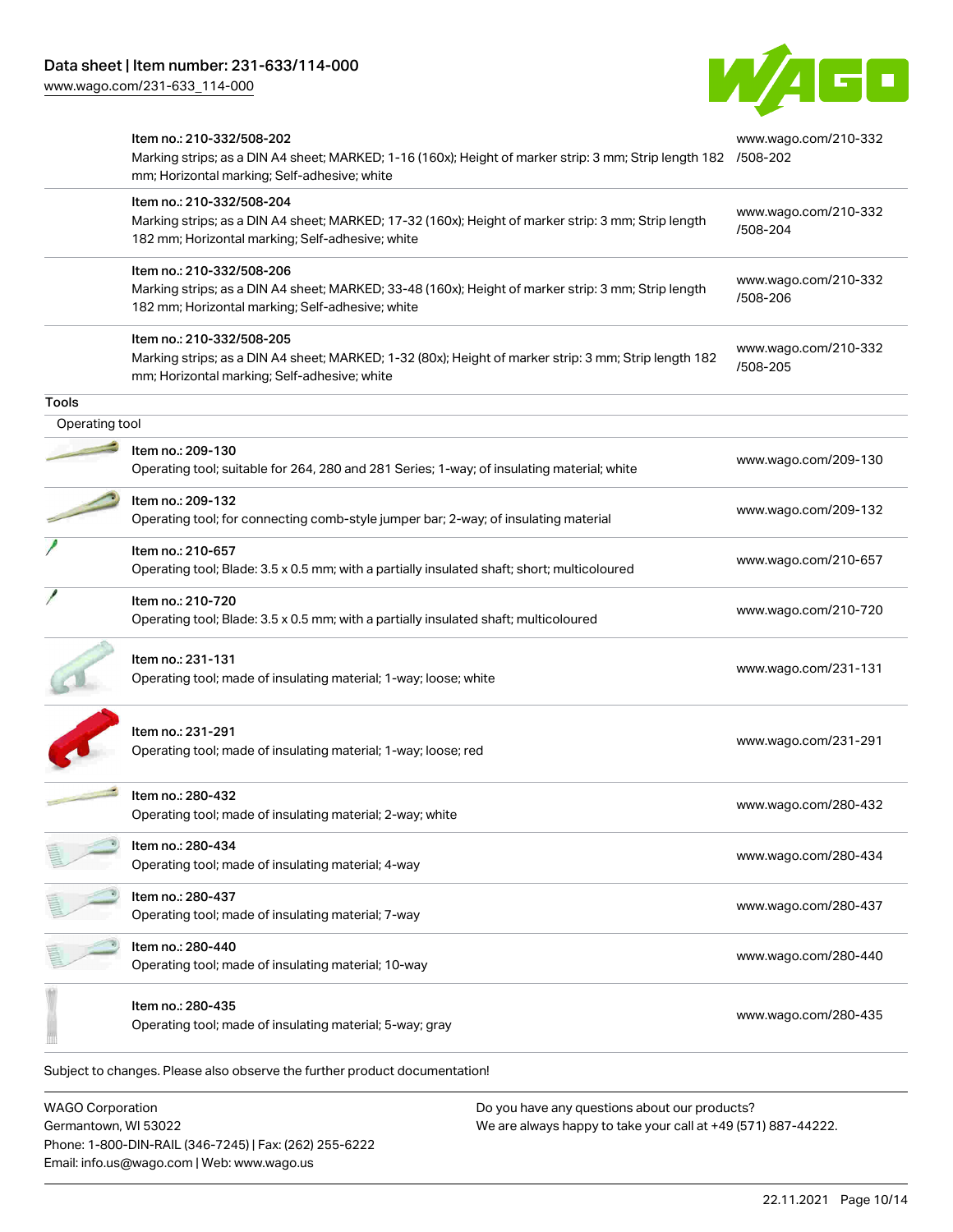## Data sheet | Item number: 231-633/114-000

[www.wago.com/231-633\\_114-000](http://www.wago.com/231-633_114-000)



| Item no.: 280-436<br>Operating tool; made of insulating material; 6-way |                                                                               |               | www.wago.com/280-436 |                      |  |
|-------------------------------------------------------------------------|-------------------------------------------------------------------------------|---------------|----------------------|----------------------|--|
|                                                                         | Item no.: 280-438<br>Operating tool; made of insulating material; 8-way       |               |                      | www.wago.com/280-438 |  |
|                                                                         | Item no.: 280-433<br>Operating tool; made of insulating material; 3-way       |               | www.wago.com/280-433 |                      |  |
| Coding                                                                  |                                                                               |               |                      |                      |  |
| Coding                                                                  |                                                                               |               |                      |                      |  |
|                                                                         | Item no.: 231-129<br>Coding key; snap-on type; light gray                     |               | www.wago.com/231-129 |                      |  |
| Strain relief                                                           |                                                                               |               |                      |                      |  |
| Strain relief housing                                                   |                                                                               |               |                      |                      |  |
|                                                                         | Item no.: 232-633<br>Strain relief housing; orange                            |               | www.wago.com/232-633 |                      |  |
| Cover                                                                   |                                                                               |               |                      |                      |  |
| Cover                                                                   |                                                                               |               |                      |                      |  |
|                                                                         | Item no.: 231-669<br>Lockout caps; for covering unused clamping units; orange |               | www.wago.com/231-669 |                      |  |
| <b>Downloads</b><br>Documentation                                       |                                                                               |               |                      |                      |  |
|                                                                         |                                                                               |               |                      |                      |  |
| <b>Additional Information</b><br>Technical explanations<br>2019 Apr 3   |                                                                               | pdf<br>2.0 MB | Download             |                      |  |
| <b>CAD files</b>                                                        |                                                                               |               |                      |                      |  |
| CAD data                                                                |                                                                               |               |                      |                      |  |
| 2D/3D Models 231-633/114-000                                            |                                                                               |               | URL                  | Download             |  |
| CAE data                                                                |                                                                               |               |                      |                      |  |
| ZUKEN Portal 231-633/114-000                                            |                                                                               |               | URL                  | Download             |  |

## Environmental Product Compliance

#### Compliance Search

Subject to changes. Please also observe the further product documentation! Environmental Product Compliance 231-633/114-000

WAGO Corporation Germantown, WI 53022 Phone: 1-800-DIN-RAIL (346-7245) | Fax: (262) 255-6222 Email: info.us@wago.com | Web: www.wago.us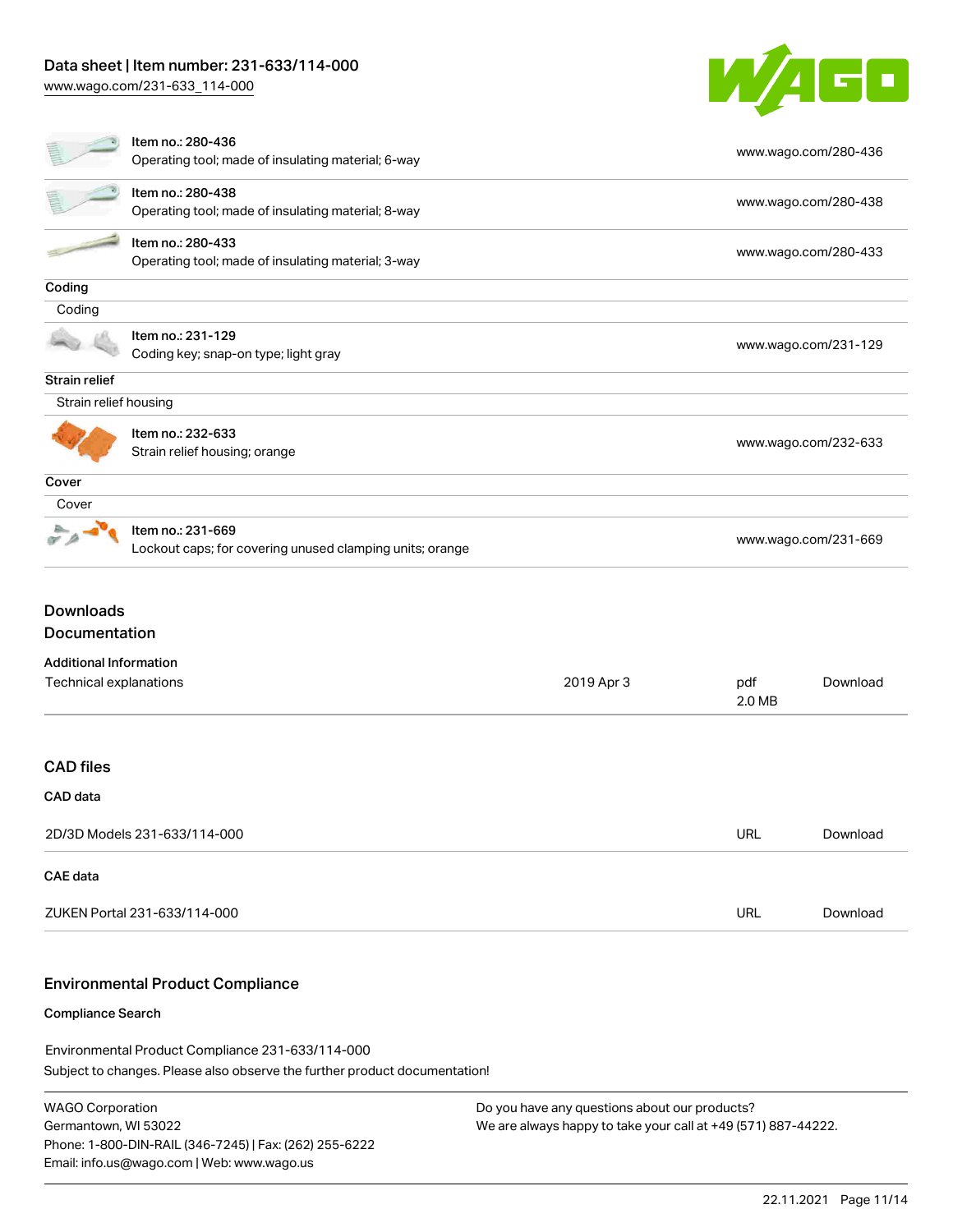Environmental Product Compliance 231-633/114-000 1-conductor male connector; CAGE CLAMP®; 2.5 mm²; Pin spacing 5.08 mm; 3-pole; Snap-in flange; 2,50 mm²; orange

#### Installation Notes

#### Application



Male connector, with snap-in flanges, for feedthrough applications, for 0.5 … 2.5 mm plate thickness



Inserting a conductor via 3.5 mm screwdriver – CAGE CLAMP® actuation parallel to conductor entry.



Inserting a conductor via 3.5 mm screwdriver – CAGE CLAMP® actuation perpendicular to conductor entry.



Inserting a conductor into CAGE CLAMP® unit via operating lever (231-291).

Subject to changes. Please also observe the further product documentation!

WAGO Corporation Germantown, WI 53022 Phone: 1-800-DIN-RAIL (346-7245) | Fax: (262) 255-6222 Email: info.us@wago.com | Web: www.wago.us



URL [Download](https://www.wago.com/global/d/ComplianceLinkMediaContainer_231-633_114-000)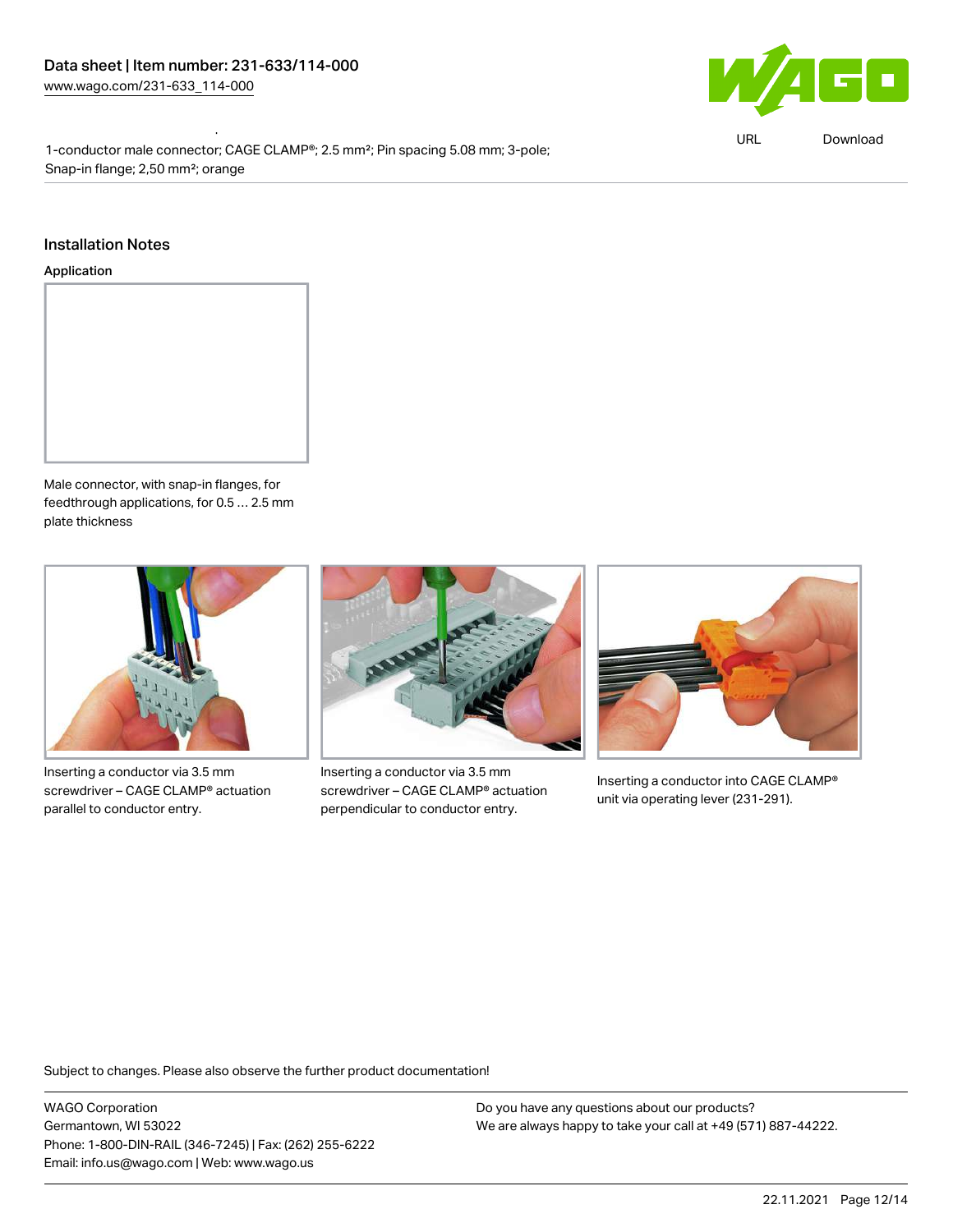



Inserting a conductor via operating tool.

Coding



Coding a male header – fitting coding key(s).



Testing – female connector with CAGE CLAMP®

Integrated test ports for testing perpendicular to conductor entry via 2 or 2.3 mm Ø test plug

#### Installation

Subject to changes. Please also observe the further product documentation!

WAGO Corporation Germantown, WI 53022 Phone: 1-800-DIN-RAIL (346-7245) | Fax: (262) 255-6222 Email: info.us@wago.com | Web: www.wago.us